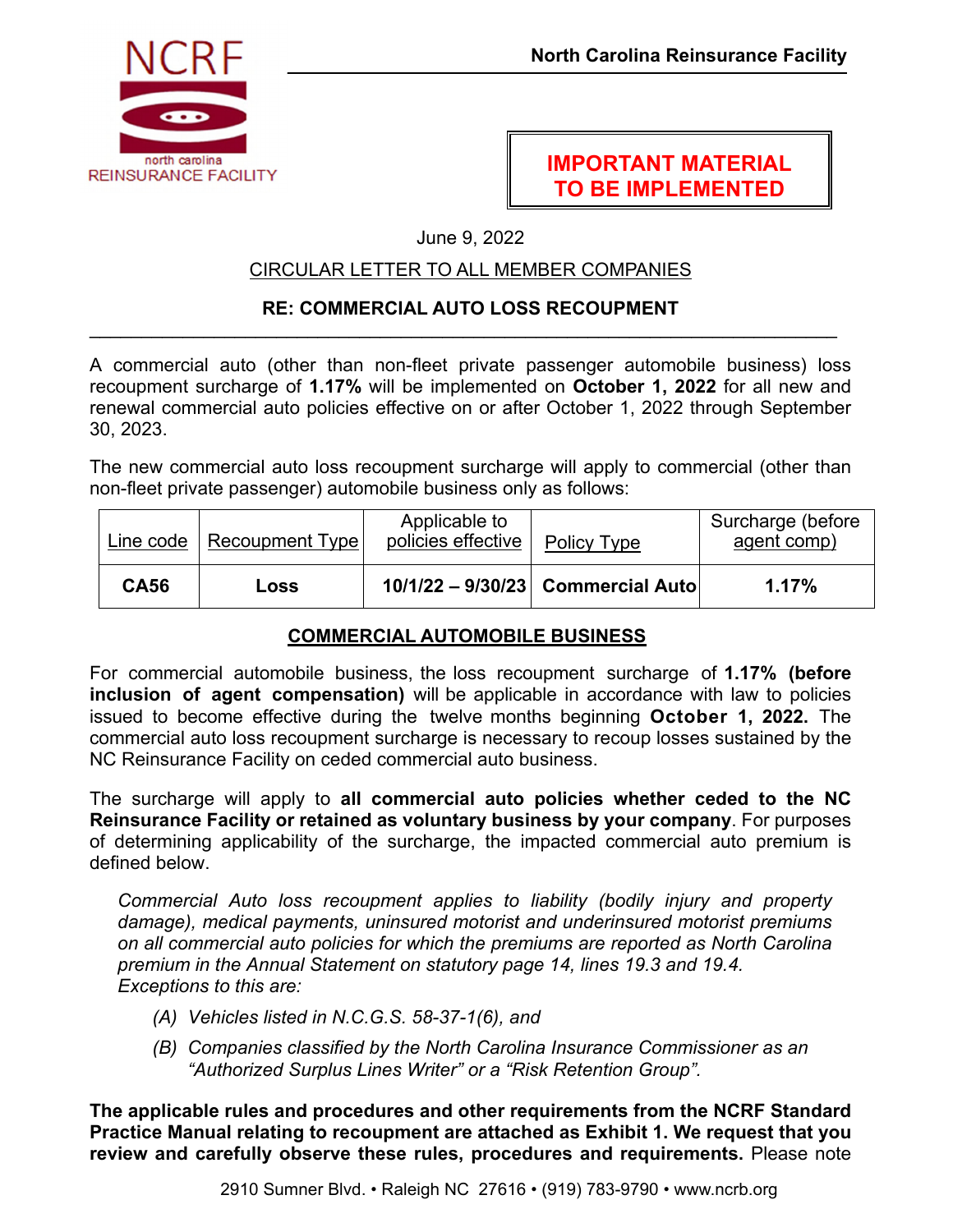that the excerpt outlines procedures for recoupments on **both non-fleet private passenger business and commercial auto business.** 

The loss recoupment surcharge percentage which is applied to premium should be the published percentage adjusted to include the agent compensation on the loss recoupment amount. The surcharge must be rounded to the nearest hundredth of a percentage point in order to assure that proper agent compensation will be provided.

Given 10% agent compensation on commercial auto loss recoupment, the total surcharge would be:

$$
1.30\% (.0117 \div .90 = .0130)
$$

To provide the greatest amount of flexibility to member companies, the Board of Governors is allowing the application of the surcharge to commercial auto to be at the vehicle level or at the policy level.

## **CLOSINGS AND REPORTING REVISIONS**

At this time, we will be closing one additional line, CA52, as referenced in table below.

| Line<br><u>code</u>                               | <b>Recoupment</b><br><b>Type</b> | <b>Applicable to</b><br><b>Policies Effective</b> | <b>Policy Type</b>     | <b>Surcharge</b><br>(before agent<br>compensation) |  |  |  |
|---------------------------------------------------|----------------------------------|---------------------------------------------------|------------------------|----------------------------------------------------|--|--|--|
| <b>CA56</b>                                       | Loss                             | $10/1/22 - 9/30/23$                               | <b>Commercial Auto</b> | 1.17%                                              |  |  |  |
| <b>Prior Recoupments still open for reporting</b> |                                  |                                                   |                        |                                                    |  |  |  |
| CA55                                              | Loss                             | $4/1/22 - 9/30/22$                                | <b>Commercial Auto</b> | 4.66%                                              |  |  |  |
| CA54                                              | Loss                             | $10/1/21 - 3/31/22$                               | <b>Commercial Auto</b> | 1.81%                                              |  |  |  |
| CA53                                              | Loss                             | $10/1/20 - 9/30/21$                               | Commercial Auto        | 4.56%                                              |  |  |  |
| <b>Prior Recoupments CLOSED for reporting</b>     |                                  |                                                   |                        |                                                    |  |  |  |
| CA52                                              | Loss                             | $10/1/19 - 9/30/20$                               | <b>Commercial Auto</b> | 7.07%                                              |  |  |  |
| CA51                                              | Loss                             | 10/1/18-9/30/19                                   | <b>Commercial Auto</b> | 7.07%                                              |  |  |  |

Your company's NCRF Monthly Accounting Report and NCRF Monthly Recoupment Detail Report must be modified to reflect the new active line code **CA56** effective with the July 2022 **accounting report submission (due by August 25, 2022).** The recoupment surcharges are to be reported in the Monthly Recoupment Report (submitted monthly) and the Recoupment Detail Report (submitted monthly). These reports are to be submitted in an electronic file submitted via FTP (file transfer protocol).

Any recoupment activity for policies effective prior to October 1, 2020 may be **included with the oldest open line, CA53.** 

- 1. The Recoupment Detail Report supports the summary amounts in the Monthly Accounting Report.
- 2. Both reports will need to have the surcharge identified by the new line code **CA56.**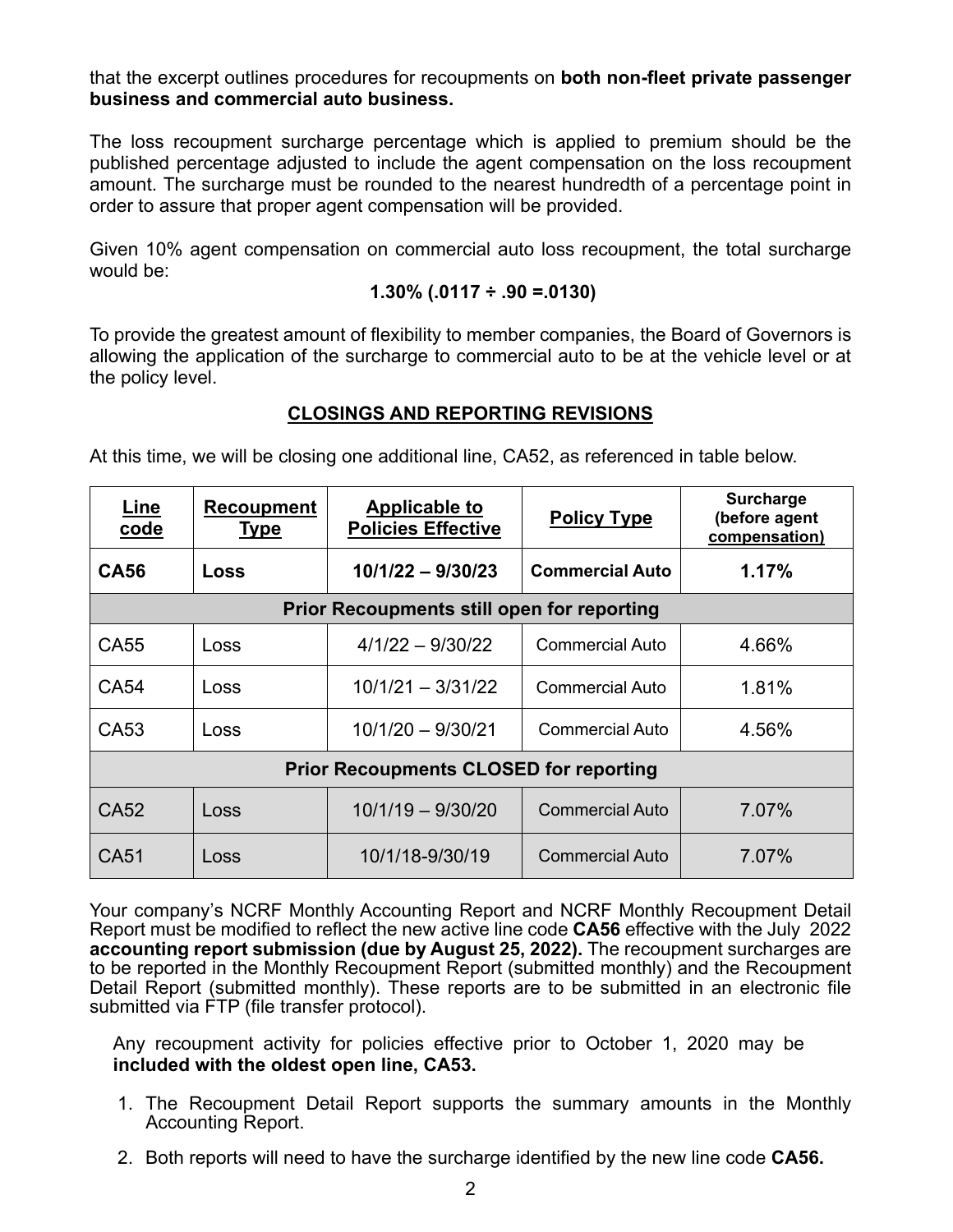### **AMENDED REPORT FORMAT**

Specifications for the Monthly Accounting Report are provided in the Standard Practice Manual, Section 4 exhibits C-1 and C-2. For the Recoupment Detail Report, the specifications can be located in exhibits D-1 and D-2 of the manual. Both are also included in the FTP Instruction Guide available on the NCRF website. These files may only be submitted via FTP.

### **Please see to it that the above is brought to the attention of all interested personnel in your company responsible for programming, policy issuance or completing and submitting the monthly accounting reports to the NCRF.**

If you have any questions about this report, please contact Katie Lovelace, Manager, Planning & Analysis at: (919) 719-3041 or email kml@ncrb.org.

Sincerely,

Terry F. Collins

Chief Operating Officer

North Carolina Reinsurance Facility

RF-22-7

**Attachments**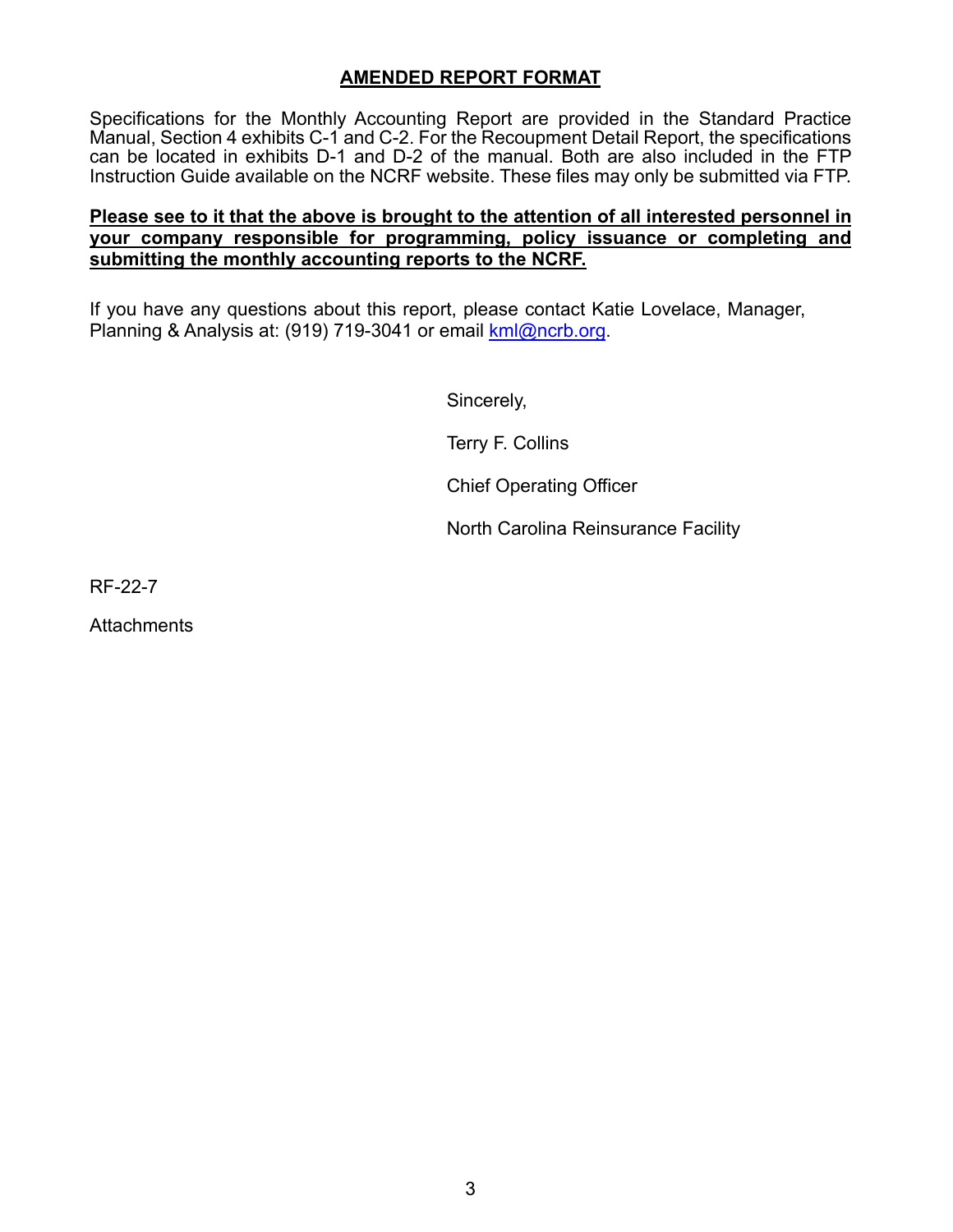North Carolina Reinsurance Facility Standard Practice Manual Section 4, Chapter 13, Item C. Surcharges:

"The following are the guidelines applicable to the billing, collection, and recording of recoupment surcharges:

- 1. Surcharges apply on policies written to become effective during the time period announced by the Facility circulars. As to policies issued for a period of more than one year, the surcharge in effect at each anniversary of the policy effective date shall apply for the term, not to exceed one year, beginning on that date.
- 2. By statute, the surcharges are not considered or treated as written premiums but on policies and billing statements the surcharges shall be combined with and displayed as a part of the applicable premium charges.
	- **a.** For non-fleet private passenger auto:
		- Under a single-vehicle policy the total amount of the applicable recoupment surcharges is to be divided equally and combined with the bodily injury and property damage liability premiums only.
		- Under a multi-vehicle policy the total amount of the applicable recoupment surcharges is to be divided equally among all vehicles and the amount assigned to each vehicle is to be divided equally and combined with the bodily injury and property damage liability premiums only for each vehicle.
	- **b.** For other than non-fleet private passenger auto (commercial auto):
		- a member company may choose to apply the surcharge at a vehicle level or at the policy level.
- 3. Since surcharges are not considered or treated as premiums
	- there are no escrow considerations:
	- there are no premium tax considerations;
	- there are no ceding or claim expense allowances on the surcharge amounts.
- 4. Surcharges are applicable only to liability coverages including bodily injury liability, property damage liability, medical payments, uninsured motorists, and underinsured motorists coverage premiums.
- 5. Recoupment surcharges for:
	- Non-fleet private passenger auto are to be applied to all vehicles insured on non-fleet private passenger auto policies.
	- Other than non-fleet private passenger auto (commercial auto) are to be applied to all vehicles insured on commercial auto policies regardless of vehicle type.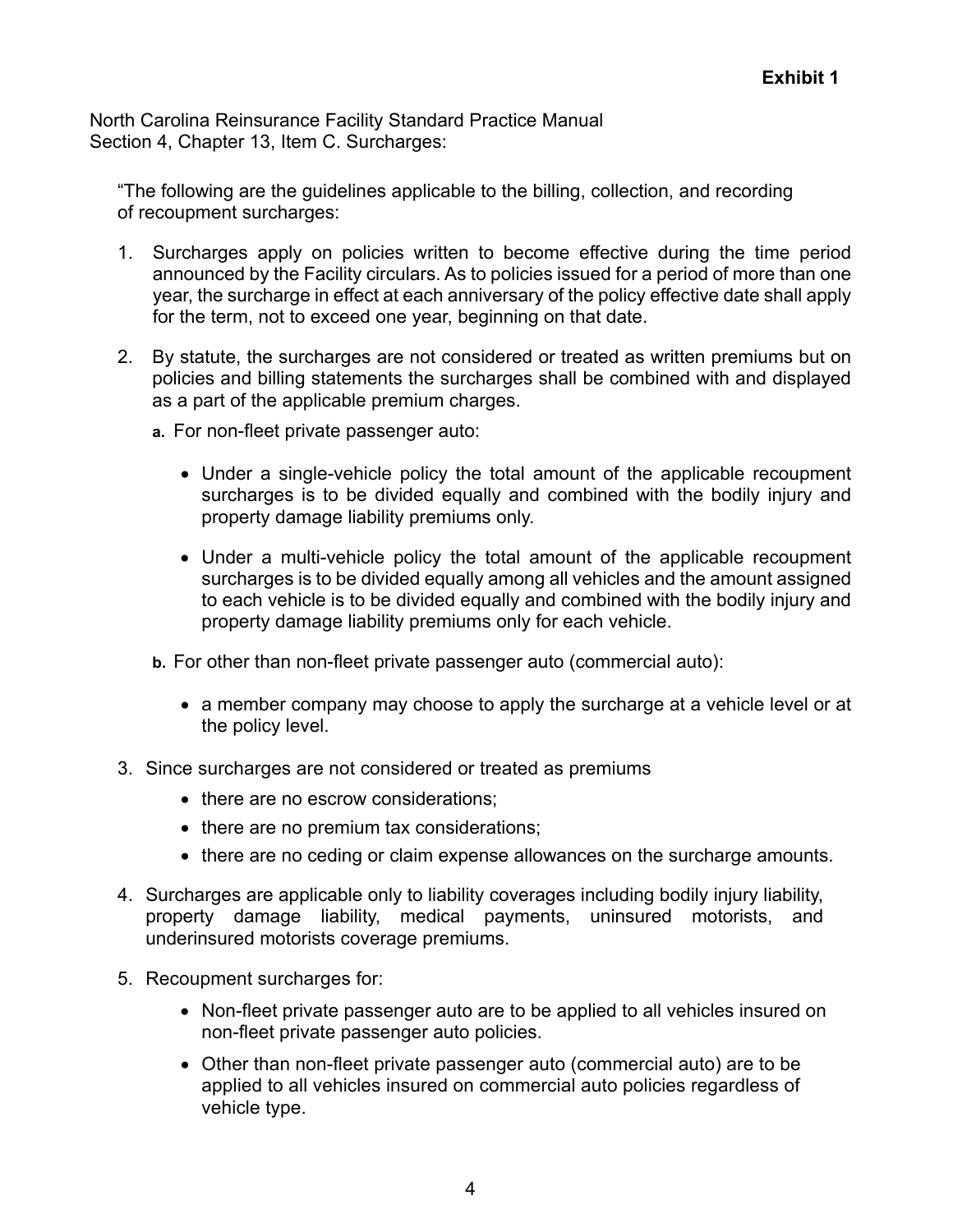- 6. With respect to the charging and billing of the surcharge amount:
	- a. For non-fleet private passenger auto, the exact surcharge amount must be charged and billed in dollars and cents. Rounding is not permitted.
	- b. For other than non-fleet private passenger auto (commercial auto), the exact surcharge amount may be charged and billed in dollars and cents **OR** the surcharge amount may be rounded to the nearest dollar. The Facility recognizes that, if rounding to the nearest dollar is utilized, the whole dollar surcharge amount may be a slightly different percentage of the liability premium than the specific surcharge percentage.
- 7. Detail records of surcharges are maintained at the company level. As required under Section 4, Chapter 3, Paragraph I., member companies must submit a detail transaction listing to support surcharges reported to the Facility.
- 8. Policies may be canceled for non-payment of surcharge.
- 9. If a surcharged policy is canceled, there is an appropriate (pro rata, short rate or total) refund of the surcharges to the insured. Similarly, the surcharge(s) is adjusted in relation to additional or return premiums on transactions occurring after policy issuance.
- 10. On non-fleet private passenger car business to which any deviation from Personal Auto Manual rates applies, the surcharge percentages otherwise applicable shall be adjusted so that the deviating company recovers the same dollar amount as would have been recovered had the surcharge percentages established by the Board of Governors been applied to the premium at the manual rates. This is only applicable to non-fleet private passenger auto recoupment.
- 11. The applicable general statutes require the Board of Governors to adopt and implement a plan for compensation of agents when recoupment surcharges are imposed. The guidelines for such compensation as adopted and implemented by the Board of Governors are as follows:
	- a. Compensation shall be paid by members of the North Carolina Reinsurance Facility to agents for the services performed by such agents in relation to the collection of recoupment surcharges applicable to policies subject to such recoupment surcharges.
	- b. The compensation amount required to be paid to agents by each member of the North Carolina Reinsurance Facility shall be equal to an amount determined by multiplying (i) the percentage rate of agent compensation by (ii) the amount of the recoupment surcharge including the agent compensation.
	- c. The percentage rate of agent compensation that is to be included in the recoupment surcharge and applied to policies as described above is
		- 10% for non-fleet private passenger auto
		- 10% for other than non-fleet private passenger auto (commercial auto)